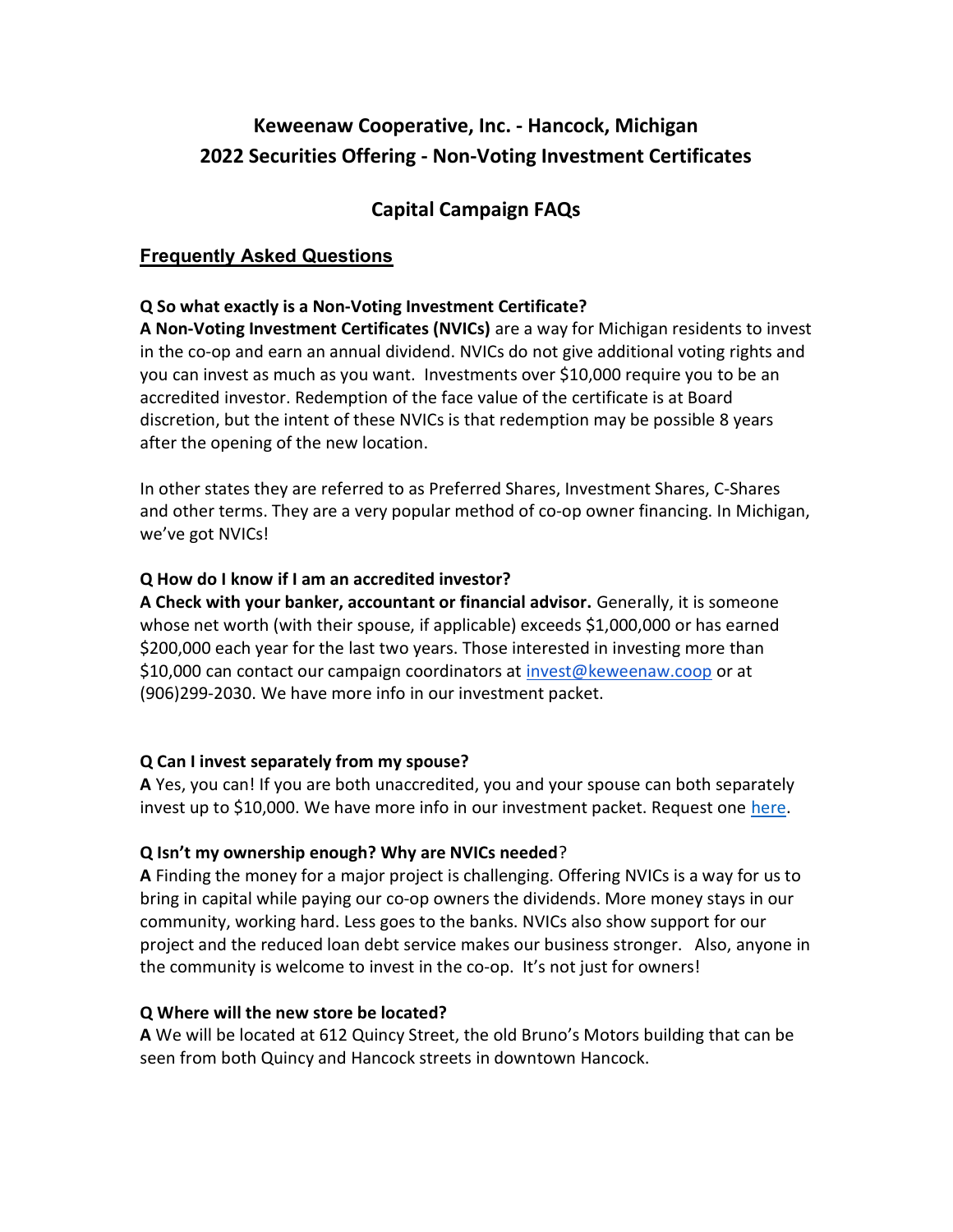#### Q When will the new store be opening?

A Our current plans have us opening as early as summer 2023. Like any major construction project, though, things can change.

#### Q Will you have [SPECIFIC PRODUCT] at the new store?

A We'll have space for more products, and staff and management will decide what to stock and your opinion and requests help them. Please click here to make suggestions for products you'd like see in the new store.

#### Q That is a lot of money to raise—why so much?

A There are a lot of expenses to opening a new grocery store. If you would like a more detailed breakdown, please click here to request an investment packet/offering memorandum.

#### Q What is this money being used for?

A The money will be used for all the expenses required to build a new store. Design, legal, construction, consulting, new equipment, new inventory, staff, operating capital, there is more info in the Offering Memo.

#### Q What will you do with my NVIC investment until the project starts?

A We will hold funds in an escrow account at Superior National Bank until we meet the offering minimum of \$600,000. Should we not meet the minimum in 12 months, we will return your investment. If you are investing after we meet the goal, your investment will go directly to Keweenaw Co-op to support the project.

#### Q Do you think you will be able to raise this much money?

A Yes! Co-ops around the country have been raising money from their owners and the community to expand or build new stores. We think our owners and community will be motivated to invest to get a bigger, better grocery store in a great location as well as earn a modest return on their investment.

## Q Are you using sustainable and green building practices?

A We intend to, as much as our local codes and budget will allow.

## Q Do I have to take an Offering Memo packet? I don't want all that paper!

A Yes, we are legally required to give you the detailed information and risks involved in buying NVICs. Once you have looked it over, you can return it and we can re-use most of it.

#### Q How big will the new store be?

A We plan to expand into a 14,000 square foot building with approximately 7,000 square feet for retail. This is an increase of 3,000 square feet of sales floor that will allow us to increase our product selection and bring us to a size similar to our recentlyexpanded neighboring co-ops in Marquette, MI and Ashland, WI.